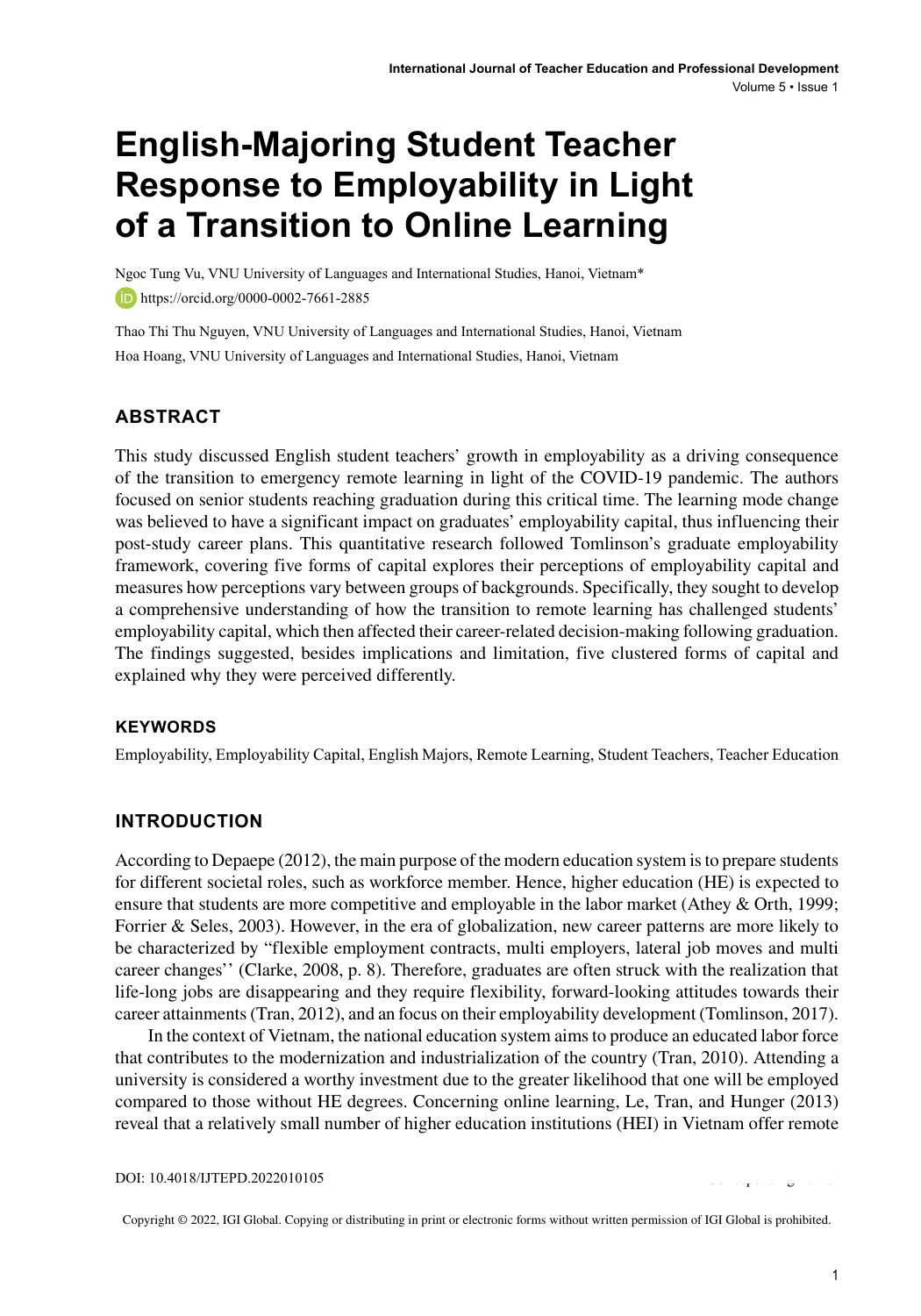courses that utilize e-learning platforms, even as supplementary sources. In addition, the practice of online teaching and learning "mainly stop[s] at the level of using technology…[and]…no pedagogical strategy has been made specifically for Vietnam's higher education context yet" (Le et al., 2013, p. 240). This may be caused by the stigma that it isless effective than traditional face-to-face instruction (Hodge et al., 2020). However, despite the unfamiliarity and infamy of remote education, particularly in the context of Vietnam, it is undeniable that the flexibility of remote learning is essential for developing graduates' employability skills (Bowman & Kearns, 2009; Singh & Singh, 2017). In fact, many Vietnamese educators and researchers emphasize its essence and urge for a wider deployment of this form of education, especially in HEI, to continue being one of the best countries controlling the COVID-19 pandemic through long-term remote learning (Pham & Ho, 2020).

This study takes place in the context of Vietnamese higher education, where teaching and learning activities, including English-major teacher education programs, are being remotely delivered (Emergence Remote Teaching) following an official document (No. 1061/BGDĐT-GDTrH) by MOET (2020a). Among majors in the English language, teacher training is the oldest formal program in Vietnam, dating back to 1986. The program's ultimate goal isto train studentsto be qualified teachers who hold excellent knowledge of the English language, teaching skills, and ethics (Nguyen, 2018). English language student teachers (ST) generally go through three phases in their formal training: enhancing English language proficiency, disciplinary training of knowledge and skills, and teaching practicum (Nguyen, 2018). All three phases are expected to adequately prepare graduates to take up teaching jobs. This study adopts Tomlinson's (2017) employability skills framework to unpack Vietnamese English-majoring ST' beliefs on employability capital, in light of the transition to remote learning in a time of global crisis. The study mainly focuses on the extent to which ST attempted to continue or challenge their capital construction in preparation for future employment. Surprisingly, little attention has been placed on exploring ST' perceptions concerning the transition to remote learning; therefore, this paper spotlights the once-neglected voice in the matter.

# **LITERATURE REVIEW**

# **Employability Skills**

According to Hillage and Pollard (1998), employability is the capability to gain initial employment, maintain it, and obtain new employment if required. Similarly, Rothwell & Arnold (2007) and Tran (2012) refer to employability as graduates' ability to get a job and maintain their status of being employed. In addition to defining employability, much of the current employability literature leads discussion on stakeholders' roles, as well as employability skill frameworks. In general, the stakeholders concerned with graduate employability, including HEI administrators, policymakers, employers, and graduates, hold different views on the issue. Ideally, these four stakeholders would agree on a framework of graduate employability; nevertheless, they often hold different perceptions of employability, which drives their different priorities (Nguyen, 2018; Rothwell & Arnold, 2007; Tran, 2012). As for graduates, there is evidence that they have been more active in enhancing their employability skills. In order to satisfy the dynamic employment market, they tend to accumulate skills beyond their formal academic education training (Harman, Heydon & Pham, 2010; Tran, 2012). Consequently, according to Knight and Yorke (2004), employability should involve not only skill sets and knowledge, but also personal attributes that make a person more likely to become employed and succeed in their chosen occupations. Similarly, value- and identity-driven aspects of employability are also highlighted in Tomlinson (2008, 2017). Thus, suggesting both HEI administrators and students have to acknowledge the need for graduates to equip themselves with a range of skills that go beyond discipline expertise. There is also a body of literature generalizing those employability skills to create a framework. For example, Knight and Yorke (2004) promote a framework that represents four broad employability components: understanding, skillful practices, efficacy beliefs, and metacognition.